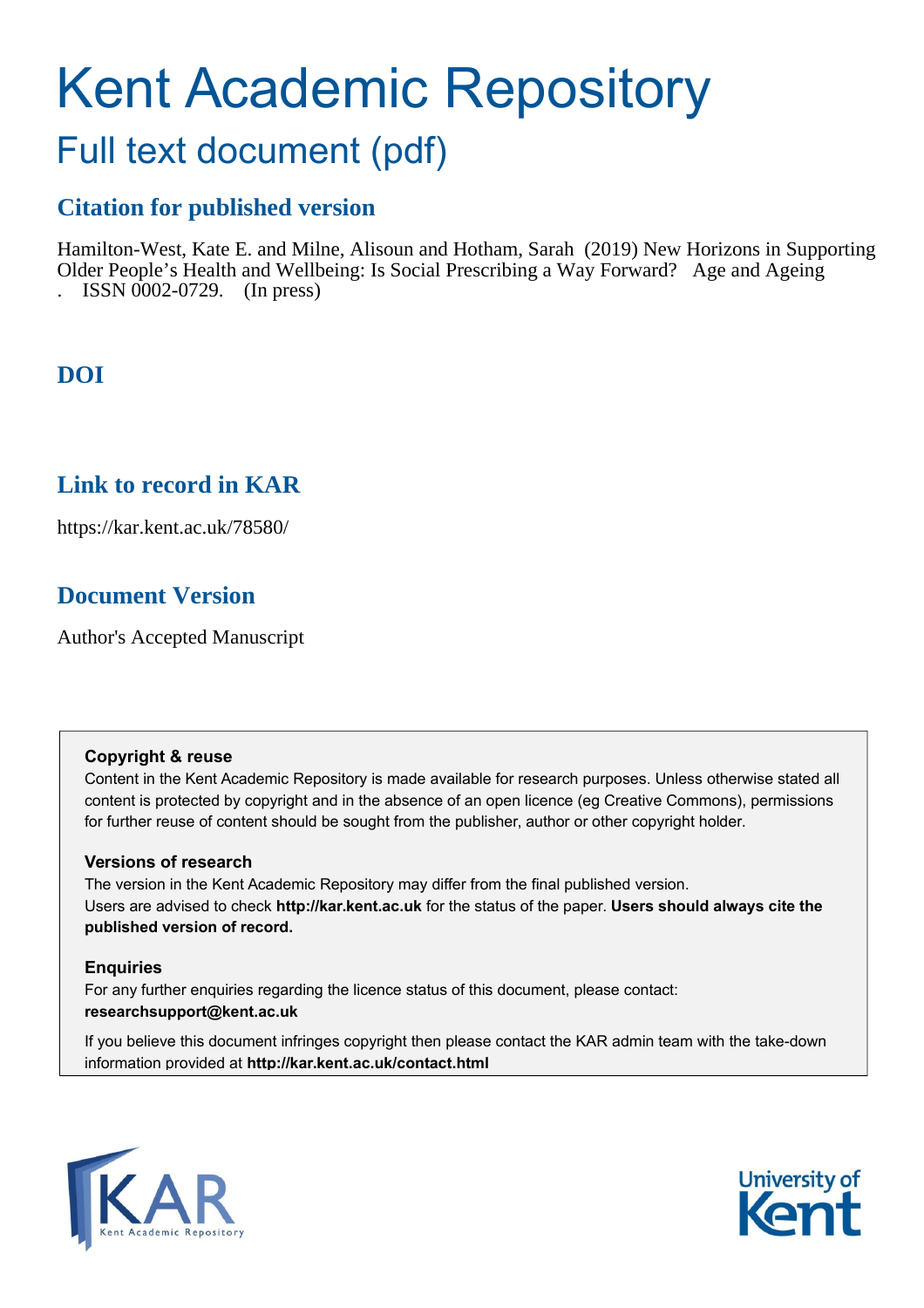## **New Horizons in Supporting Older People's Health and Wellbeing: Is Social Prescribing a Way Forward?**

#### **Abstract:**

Older people's health and care needs are changing. Increasing numbers live with the combined effects of age-related chronic illness or disability, social isolation and/or poor mental health. Social prescribing has potential to benefit older people by helping those with social, emotional or practical needs to access relevant services and resources within the local community. However, researchers have highlighted limitations with the existing evidencebase, while clinicians express concerns about the quality of onward referral services, liability and upfront investment required. The current article provides a critical review of evidence on social prescribing, drawing on the RE-AIM Framework (Glasgow et al., 1999) to identify questions that will need to be addressed in order to inform both the design and delivery of services and the evolving research agenda around social prescribing. We emphasise the need for researchers and planners to work together to develop a more robust evidence-base, advancing understanding of the impacts of social prescribing (on individuals, services and communities), factors associated with variation in outcomes and strategies needed to implement effective and sustainable programmes. We also call on policymakers to recognise the need for investment in allied initiatives to address barriers to engagement in social prescribing programmes, provide targeted support for carers and improve access to older adult mental health services. We conclude that social prescribing has potential to support older people's health and wellbeing, but this potential will only be realised through strategic alignment of research, local level implementation and national policy and investment.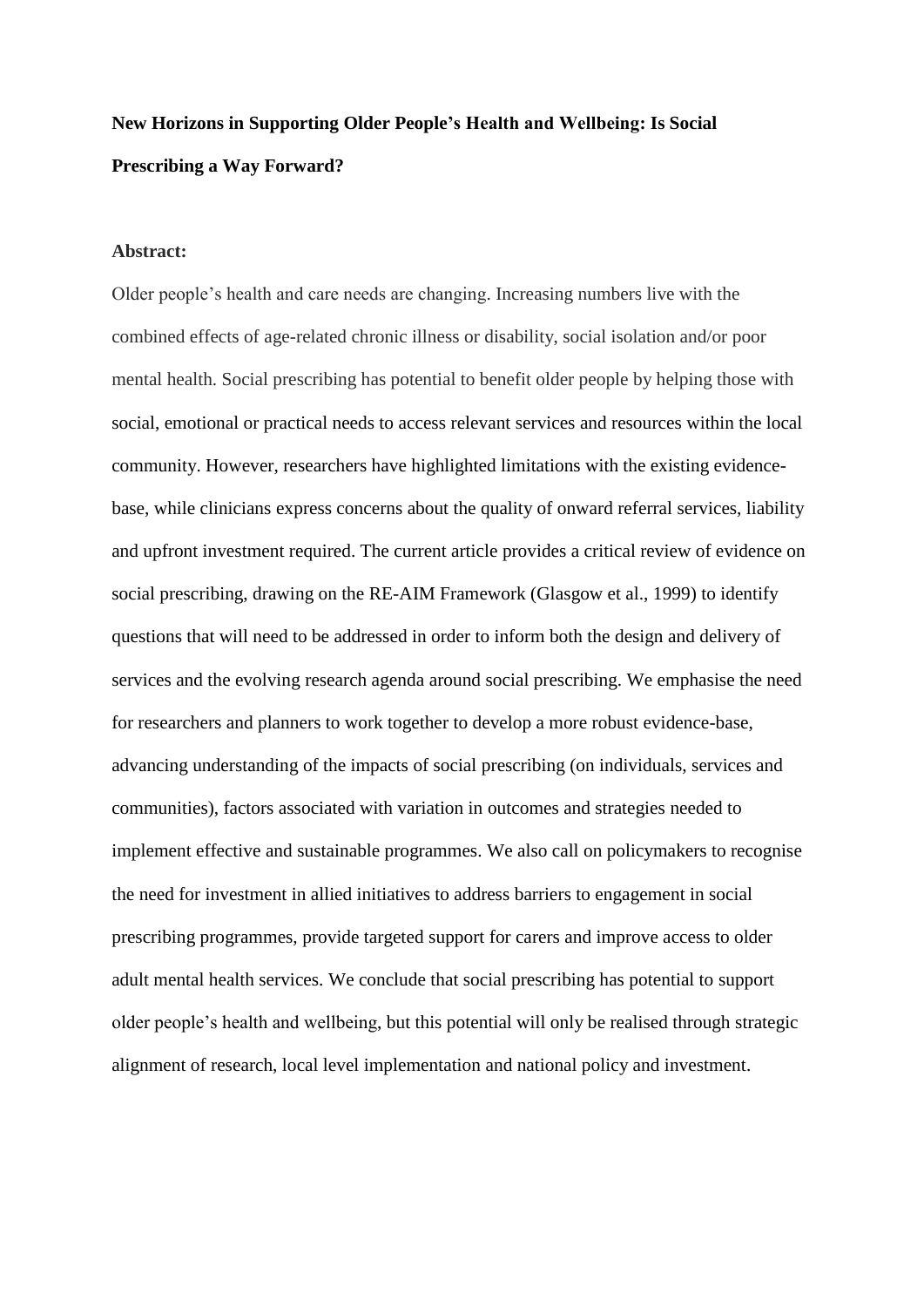#### **Introduction**

The aim of this review is to consider the potential role of social prescribing in supporting older people's health and wellbeing. We begin by summarising sociodemographic trends relevant to understanding older people's changing health and care needs. The concept of social prescribing is then considered, from both a policy and research perspective, as we examine how it is implemented in practice and to what extent services are underpinned by evidence. Implications for the design and delivery of services and the research agenda around social prescribing are discussed.

#### **Background**

It is estimated that the world's population aged 60 years and older will reach 2 billion by 2050, an increase from 900 million in 2015 [1]. Population aging is associated with increasingly complex health care needs – as people age, there is a trend towards declining physical and mental capacity and rising prevalence of chronic conditions such as osteoarthritis, chronic obstructive pulmonary disease, diabetes, depression, and dementia. People are also more likely to experience several conditions at the same time [1]. Healthcare needs among older people are characterised by considerable variability, with some 80 year olds having physical and mental capacities similar to many 20 year olds and others experiencing significant declines at much younger ages [1].

Research further highlights rising levels of social isolation and loneliness among older people. Prevalence of isolation is around 13-15% among those aged 65 or over [2], higher for those aged 80 or over and much higher in deprived inner-city/ inaccessible rural areas [3]. Paradoxically, as a result of feeling trapped at home many older people find it difficult to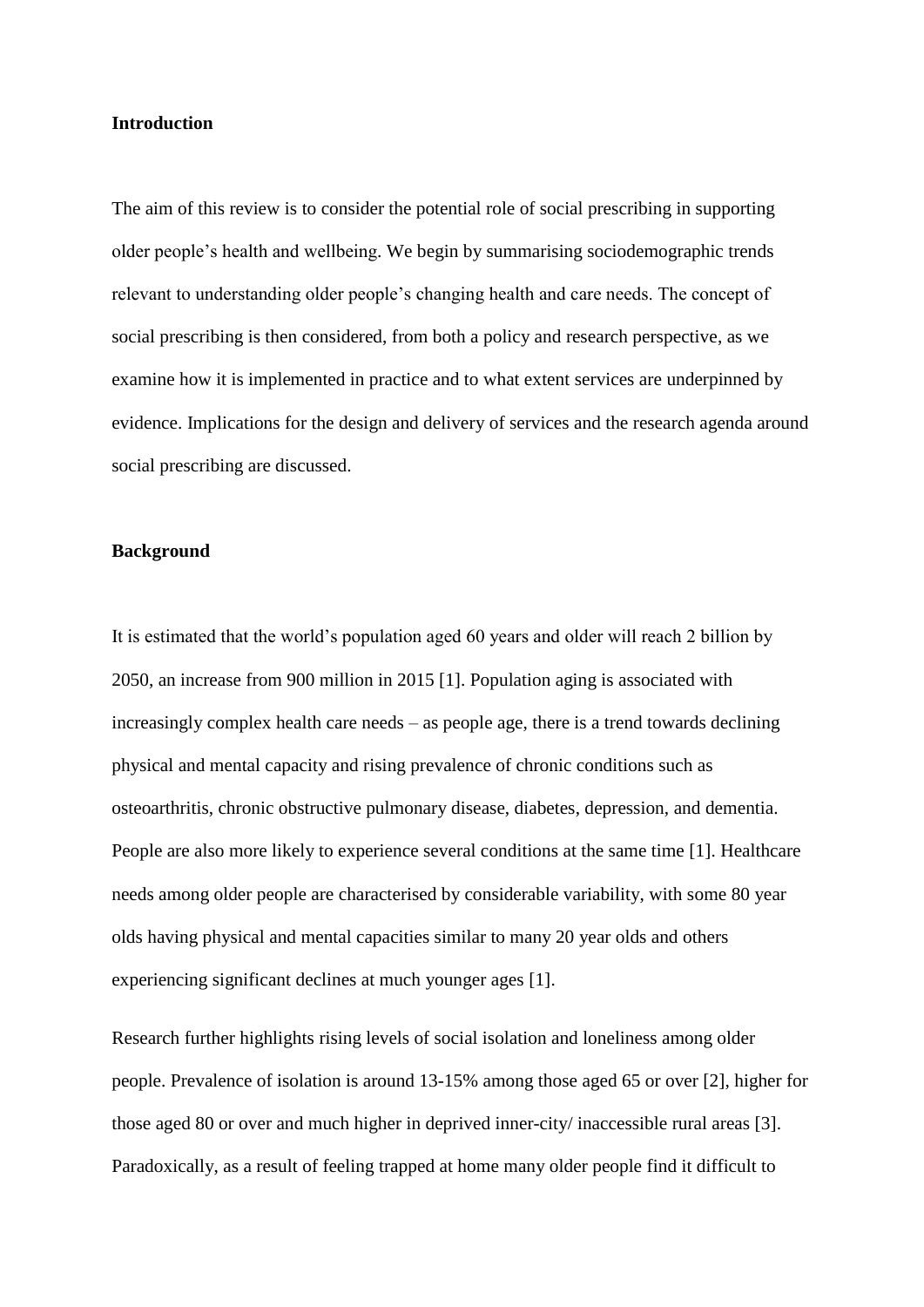make connections that could reduce their sense of isolation [4]. Surveys have consistently revealed that 6-13% of older people report they are often or always lonely [5,6]. Loneliness, especially persistent loneliness, is associated with increased vulnerability to mental health problems, particularly depression and risk of suicide [7].

The concept of resilience has been used to understand risk and protective factors associated with individual variability in health and wellbeing among older people. Wild et al. [8] view resilience as the product of a number of separate but linked areas: psychological, mobility, financial, environmental, physical, social and cultural. An individual may be resilient in one area (e.g. income), but not another (e.g. physical health); this balance may vary over time and in response to changing circumstances. The Age UK report *Improving Later Life* [9] conceptualises resilience as having three legs: wealth, health, and social networks and support. The report acknowledges that resilience is broader than an individual trait and that the system around the older person - family, universal services, the environment and care services - plays a key role in facilitating and supporting resilience. The Age Concern and Mental Health Foundation inquiry into *Mental Health and Wellbeing in Later Life* [10] highlighted five key foci for policy and public investment: maintaining relationships; participation in meaningful activity; physical health; discrimination; and addressing poverty.

#### **What is Social Prescribing?**

Social prescribing involves the referral of patients with social, emotional or practical needs to non-clinical services and community-based resources. While this practice is not new, it has become more formalised in recent years, as health care systems (most notably, the UK National Health Service) have increasingly invested in social prescribing programmes or schemes (also called community referral or linking schemes). These typically involve the use of non-clinically trained link workers (also called connectors, health advisers, coordinators,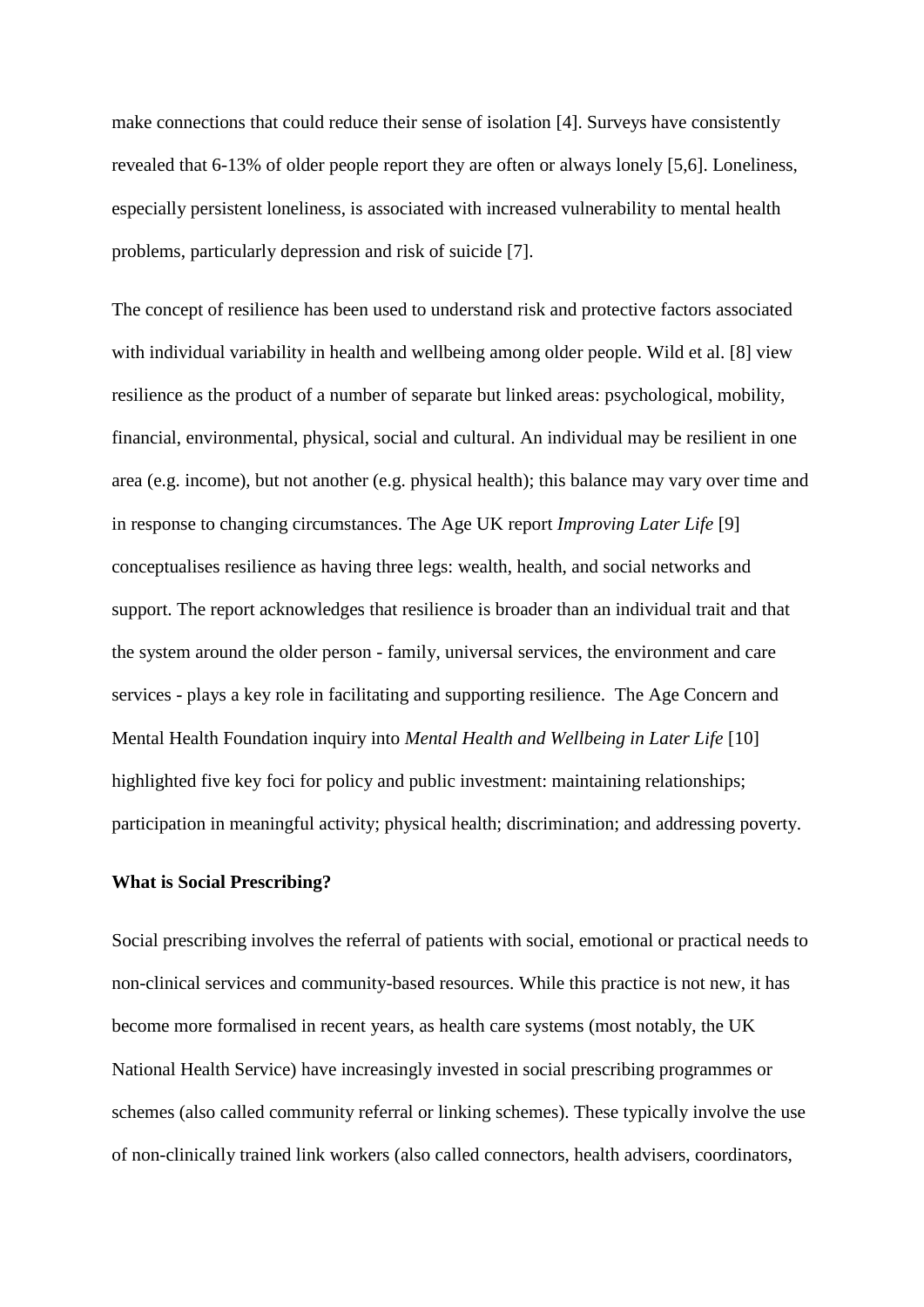care navigators, or community navigators) to assess patients' support needs and help them engage with relevant services and activities [11,12]. These may include for example, benefits, housing or employment advice, bereavement support, health behaviour change programmes, or opportunities for arts, creative, or nature-based activities (e.g. community gardening, or green exercise initiatives). In 2017, there were more than 100 social prescribing schemes running in the UK [13] and a recent survey found that nearly a third of family doctors in the UK were using social prescribing [14]. There is also growing interest in this approach beyond the UK context, with examples of related initiatives in Ireland [15], the Netherlands [16], Scandinavia [17], the US [18], Canada [19] and Australia [20].

#### **How Does Social Prescribing Fit with Health and Social Care Policy?**

Increasing investment in social prescribing in the UK reflects the national policy agenda. Social prescribing is recommended one of '10 High Impact Actions' to increase capacity in general practice and reduce physician workload [21]. The NHS Long Term Plan [22] includes a commitment to increase access to social prescribing across England as part of a personalised care model. This includes ensuring that over 1,000 trained link workers are in place by the end of 2020/2021. The Health and Wellbeing Fund is investing £4.5 million in 23 social prescribing projects across England to extend existing schemes or establish new ones. The aim is to improve patients' quality of life, health and wellbeing and reduce demand on health services [23].

Social prescribing initiatives are also highlighted in a 2017 report of the UK Government's All Party Parliamentary Group on Arts Health and Wellbeing [24]. Benefits cited include: strengthening preventative strategies to maintain health for all; helping frail and older people stay healthy and independent; enabling patients to take a more active role in their own health; improving recovery from illness; enhancing mental health and social care; mitigating social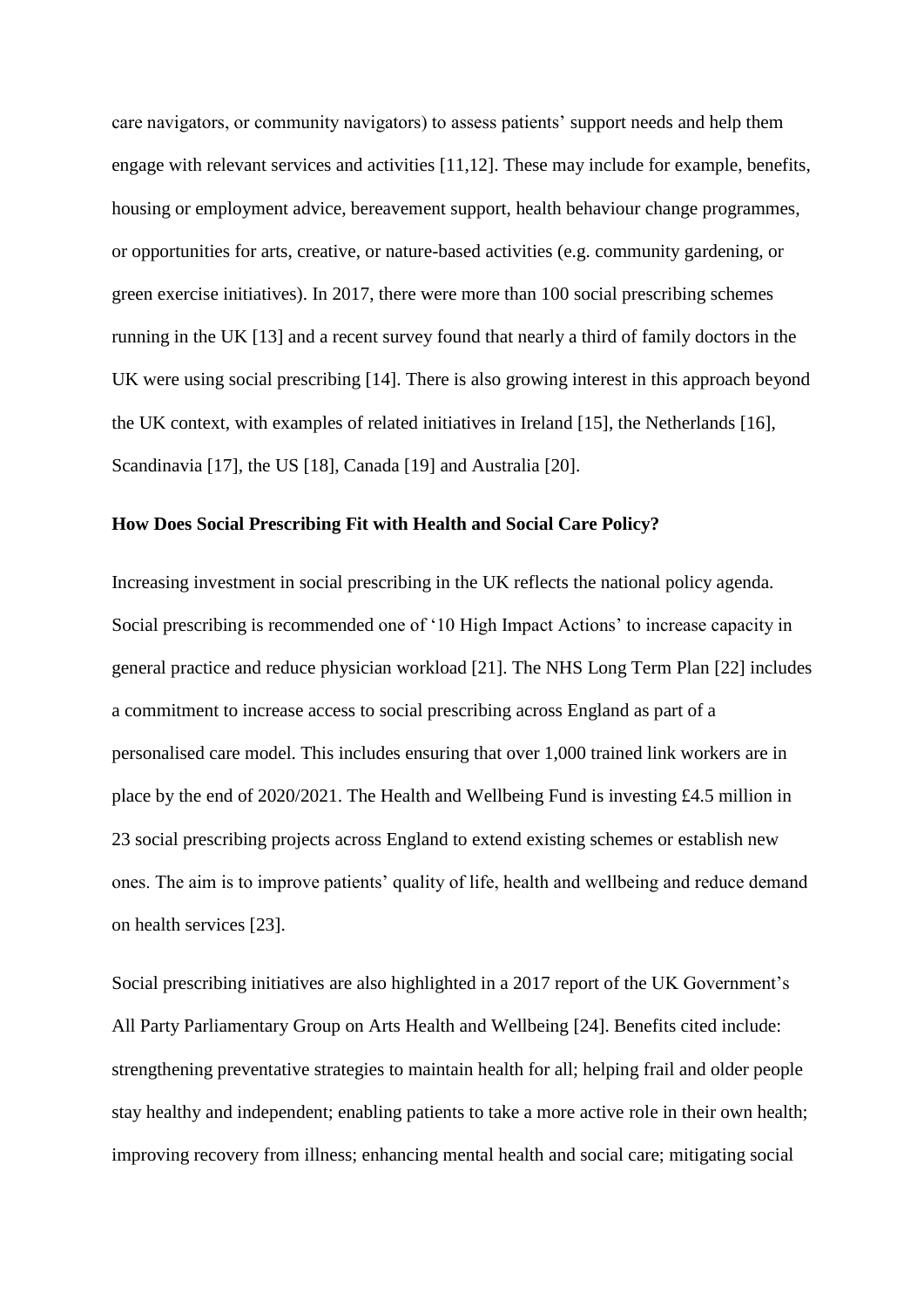isolation and loneliness, strengthening local services and promoting more cohesive communities; enabling more cost-effective use of healthcare resources; relieving pressure on primary care and increasing health and social care staff wellbeing.

Prescribing nature-based health promotion activities and 'green care' services is consistent with the Natural Environment White Paper *The Natural Choice: securing the value of nature* which identifies a need to strengthen the connection between people and nature [25]. A commissioned report by Natural England [26] concluded that there is strong evidence of the efficacy of nature-based interventions and these are welcomed by patients and clinicians.

The development of social prescribing initiatives beyond the UK context reflects similar policy drivers. Alderwick et al. [18] emphasise that although the UK and US have very different healthcare systems, a variety of policy initiatives in both counties, such as accountable care organisations and other value-based payment models, have created opportunities for approaches such as social prescribing to be developed within the healthcare system - models that reward outcomes of care, rather than just provision of services also offer incentives for providers to address psychosocial factors that impact health. Keenaghan et al. [15] report that development of social prescribing in Ireland is underpinned by policy emphasis on the importance of a comprehensive community level response for people with mental health difficulties, including non-medical interventions at primary care level. In the Netherlands, Canada and Australia, social prescribing is similarly viewed as a means of offering patients a wider range of options, reducing reliance on medical interventions and more effectively targeting social factors influencing health and wellbeing [16,19,20]. In Scandinavian countries (particularly in Sweden), policy emphasis on the importance of arts and culture for health is an important driver underpinning development of social prescribing programmes [17].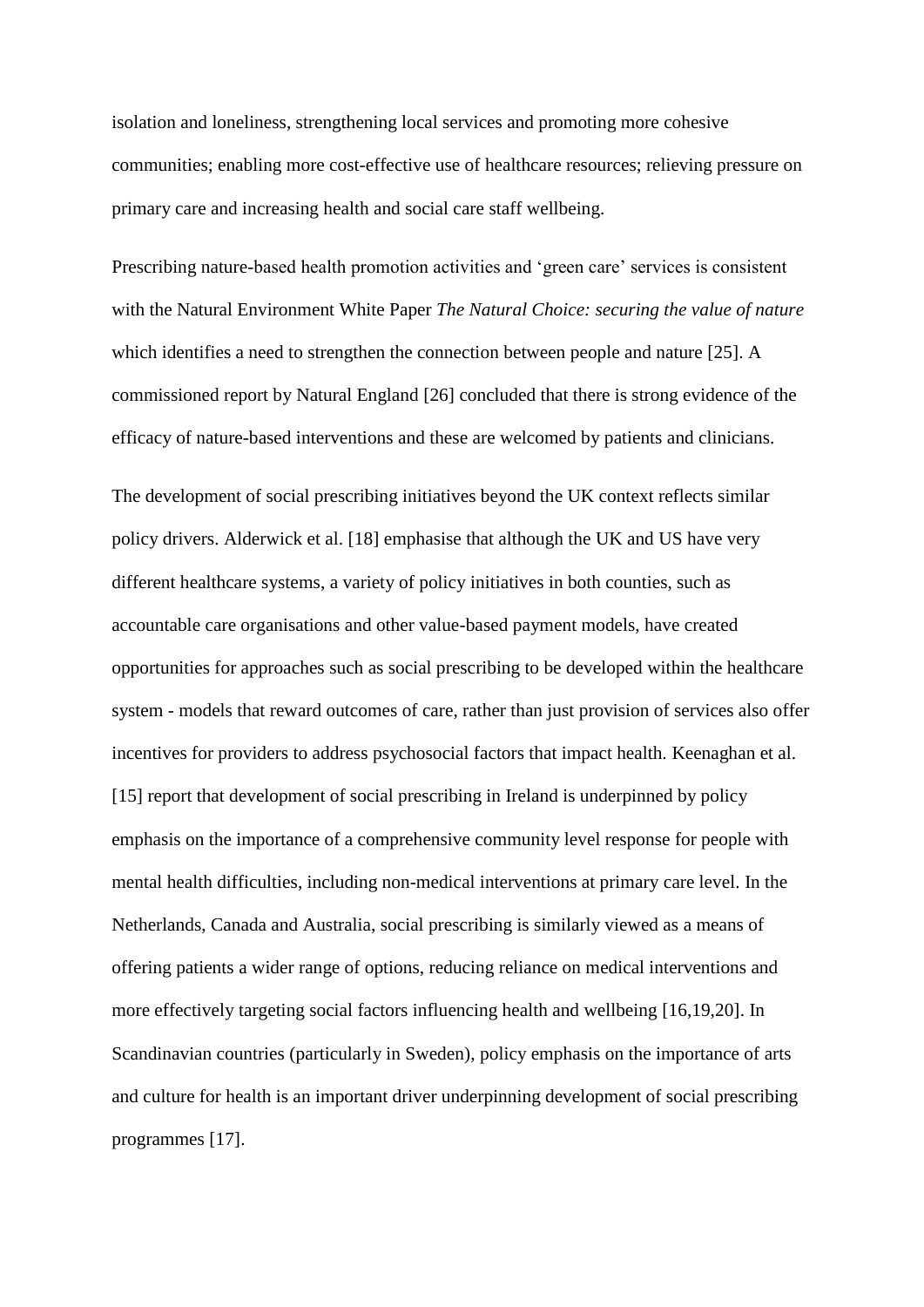#### **How is Social Prescribing Implemented in Practice?**

Most social prescribing programmes have developed in response to local need rather than being systematically planned, resulting in a variety of practice [12, 27]. Referrals are commonly made by family doctors, although some programmes accept referrals from allied health professionals, nurse specialists or consultants (particularly for cancer patients). Link workers may be based in medical centres, or community settings and there is significant variability in link worker skills, knowledge and training [12, 27]. A variety of mechanisms exist for targeting and identifying patients 'in need' of social prescribing. In some areas, a risk stratification model is used to identify patients based on their level of clinical need, while others rely on less formal needs assessments and clinician discretion [28].

Social prescribing programmes are highly heterogeneous in terms of both the target patient group and the services offered (which often include small voluntary, or community groups operating at a local level) [27]. For example, the Bromley-by-Bow Centre in London, England, one of the oldest social prescribing schemes, helps patients to engage in services and activities ranging from gardening to housing and benefits advice. The scheme is available to patients aged 18 or over, registered with participating practices. A parallel example in the US is Health Leads, a non-profit organisation that trains and supervises volunteers to help patients identify support needs (including employment, housing, legal and other needs) and navigate relevant community-based resources - patients are screened during regular clinic visits [18].

Other schemes target specific groups, including older people, people with mental health needs, learning disabilities, diabetes, obesity or chronic pain. These adopt a variety of models, including Arts on Prescription Programmes (which refer patients to arts in the community, including museums, galleries and libraries), Books on Prescription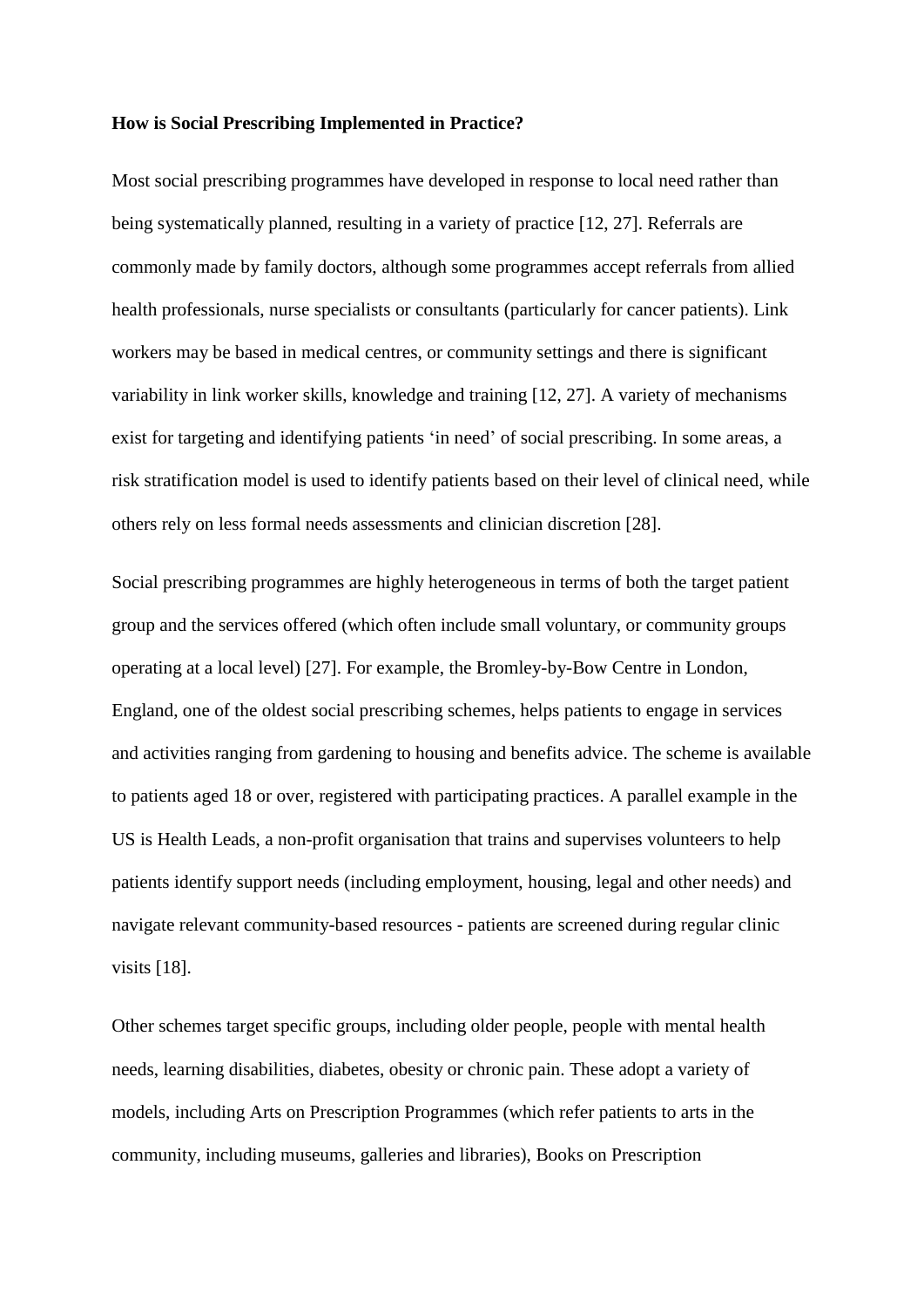(Bibliotherapy), Education on Prescription and Exercise on Prescription (Exercise Referral) [15, 17, 29].

#### **What Evidence is there that Social Prescribing is Effective?**

Despite widespread enthusiasm for social prescribing, evidence of effectiveness is limited. A systematic review [27] identified that most evaluations are small scale and hampered by poor design and reporting. Missing information made it difficult to assess who received what, for what duration, with what effect and at what cost. The reviewers concluded that 'there is an urgent need to improve the ways by which schemes are evaluated' (p15).

Researchers have further highlighted problems with assumptions underlying social prescribing [30], including that voluntary and community services can be readily incorporated into formal care pathways. There is often no direct funding for the services/activities patients are offered via social prescribing and these may lack specific inclusion criteria, or accreditation requirements for the service provider. Consequently, clinicians have expressed concerns about the quality of services and their liability when referring patients to social prescribing schemes [14, 26]. Also, while social prescribing initiatives may reduce primary care workloads over the longer term, physicians have questioned the level of upfront investment and workload required to implement these properly at the start [14]. In the UK, the Royal College of General Practitioners has argued that for social prescribing to effectively link patients with local services, funding and support is required to enable these to be accessible and sustainable [14]. Alderwick et al. [18] report that in both the UK and US, efforts to incorporate social supports under alternative payment models and allow funding to 'follow the patient' could present new opportunities for integrated care delivery.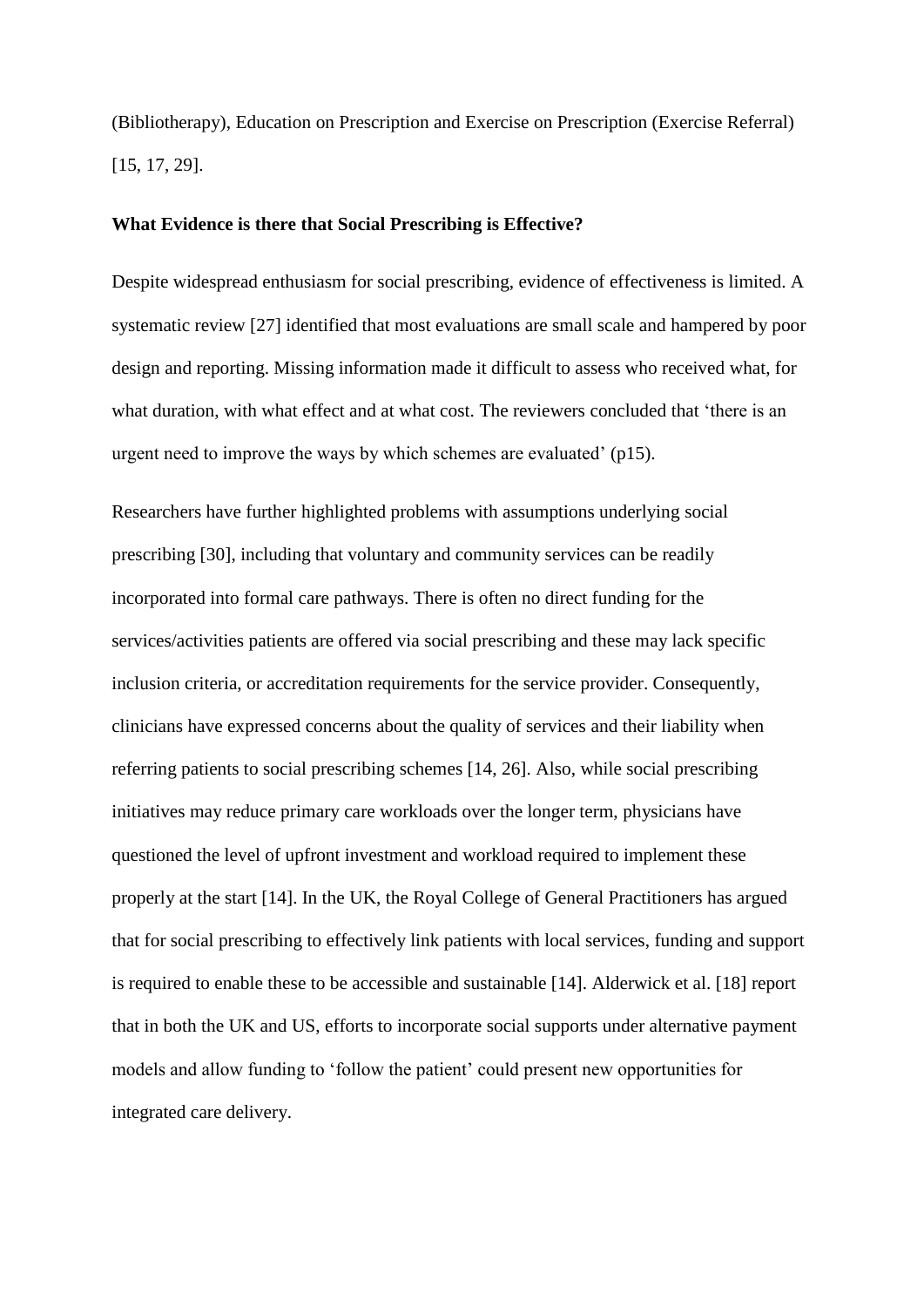Researchers have additionally noted the impact of cuts to other services, such as reductions in mental health services resulting in inappropriate referrals to social prescribing programmes, requiring link workers to provide support beyond their skills and training [31]. Alderwick et al [18] highlight that in both the UK and US, social services are under major financial strain, often struggling to meet community needs. In England, there have been significant cuts to welfare benefits and local services since 2010, as well as the reversal of policies aimed at reducing health inequalities. Consequently, increased referral to community services may have unintended consequences, placing services under greater strain and/or increasing patients' frustration if resources are not available to meet their needs [18]. Focusing on the needs of socially isolated older people, a recent commentary in the British Medical Journal questioned whether social prescribing programmes are really what people want, or if funding would be better directed to sustaining local infrastructure such as bus services, libraries and public spaces, providing 'natural' opportunities for social activity and engagement [32].

Assumptions underlying social prescribing are highlighted in Figure 1.

**Figure 1. Some of the assumptions underlying social prescribing** (from Hamilton-West et al. [30])

Assumption 1. *Social prescribing is effective* – there is sufficient high-quality research evidence to judge impacts on patient outcomes, health service costs and physician workload.

Assumption 2. *Social prescribing services are being implemented in ways that allow for evaluation* - there is a clear underlying logic model and robust monitoring of inputs and outcomes (for patients, referrers and onward referral services).

Assumption 3. *Social prescribing is what patients want* – patients have been involved in its development, and users' experiences have been explored via qualitative research.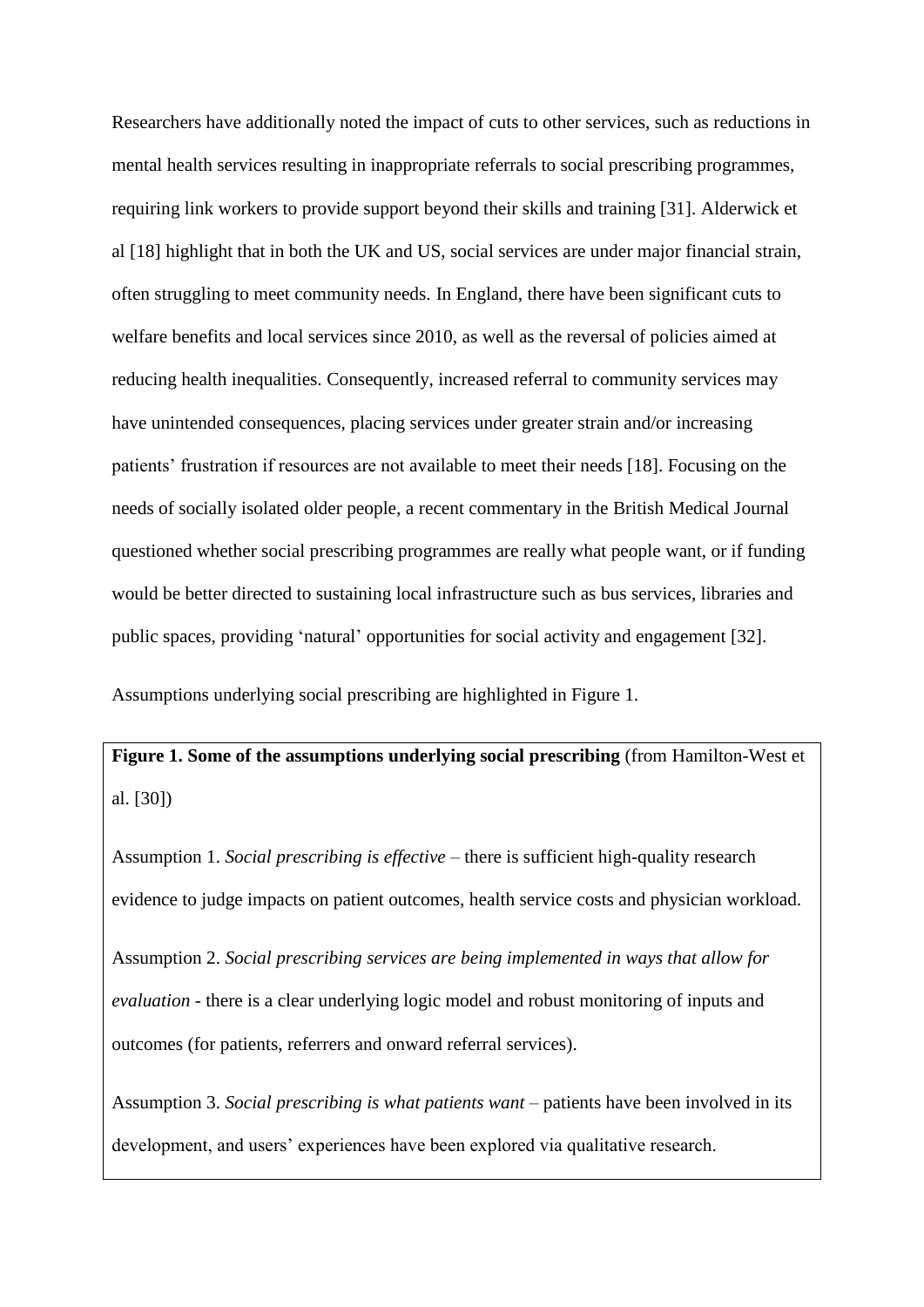Assumption 4. *Social prescribing is what referrers want* – SP services have been developed in collaboration with referring health professionals and referrers' experiences have been explored via qualitative research.

Assumption 5. *Social prescribing works for onward referral services* – small, community groups (often relying on volunteers) are willing and able to accept referrals and respond to people's needs - and this is sustainable over the longer term.

Assumption 6. *We know what skills, competencies and resources link workers need in order to be person-centred and effective, and to manage risk appropriately.* 

Assumption 7: *There is a close match between services available in the local area and the needs of patients attending primary care* – health professionals can be confident that an individual's needs will be met via referral to social prescribing.

#### **How Might Social Prescribing Benefit Older People?**

There are few controlled studies examining social prescribing for older people. However, research has demonstrated positive impacts of engagement in gardening, nature-based activities, museum-based activities and creative arts among older people, including benefits for wellbeing, health and social isolation [33-35]. Service evaluations of social prescribing pilot projects targeting older people experiencing social isolation and mild-to-moderate mental health problems report benefits including increased self-esteem, improved mental wellbeing, reduced loneliness and reduced health service use [36-37]. A realist evaluation of a large social prescribing pilot project in London, England revealed that (predominantly older and social isolated) patients accessed a wide range of services and activities, including lunch clubs, walking groups, psychological counselling, gardening, and bereavement support. Empathetic support from social prescribing coordinators with a detailed knowledge of local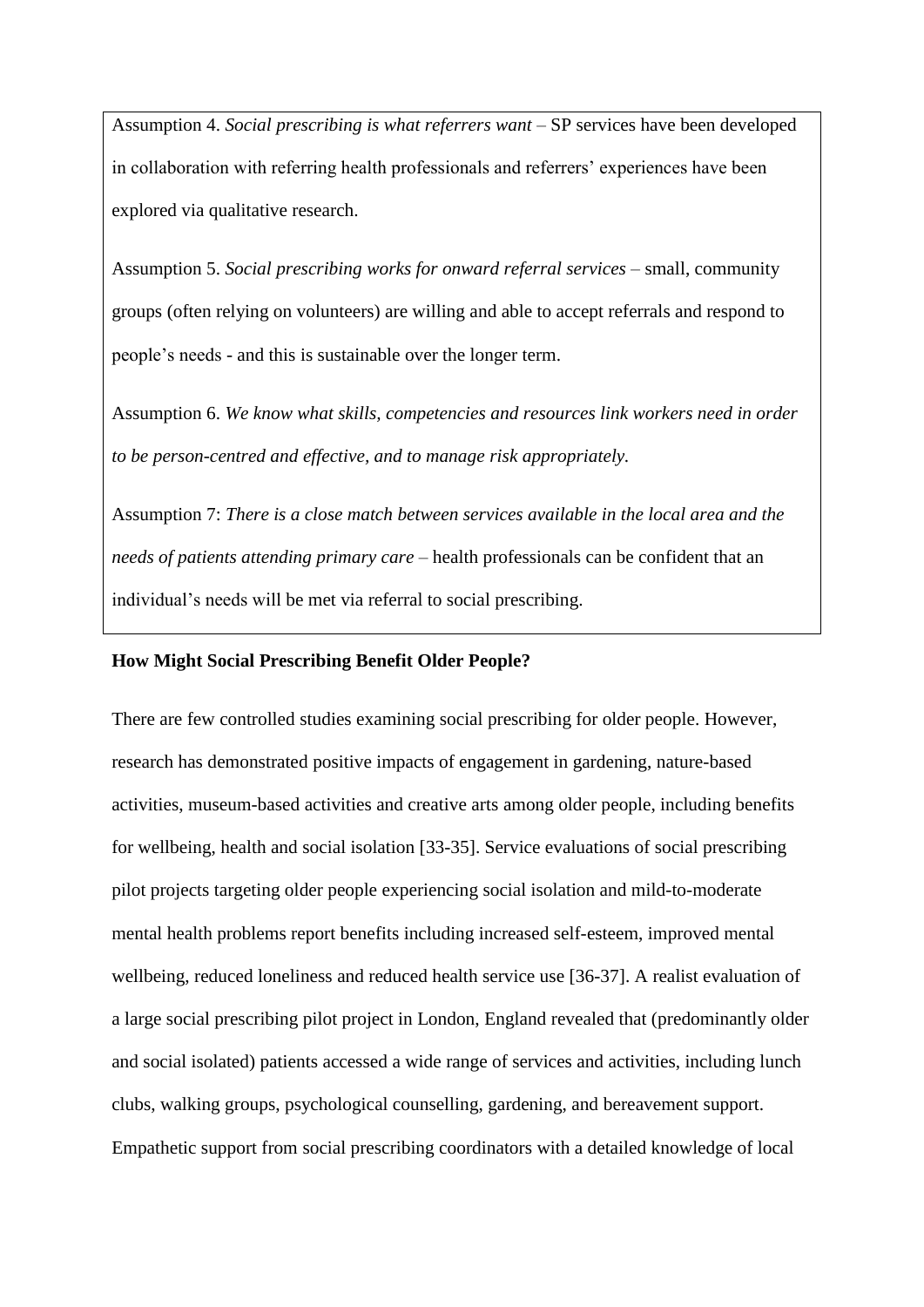services was a key mechanism enabling patients to act upon improving their own health and wellbeing [36].

Potential benefits of social prescribing for older people highlighted in policy documents and evaluations of local services are illustrated in Figure 2. Further research will be needed to develop a robust evidence-base in relation to each of these.



**Figure 2. Potential Benefits of Social Prescribing for Older People**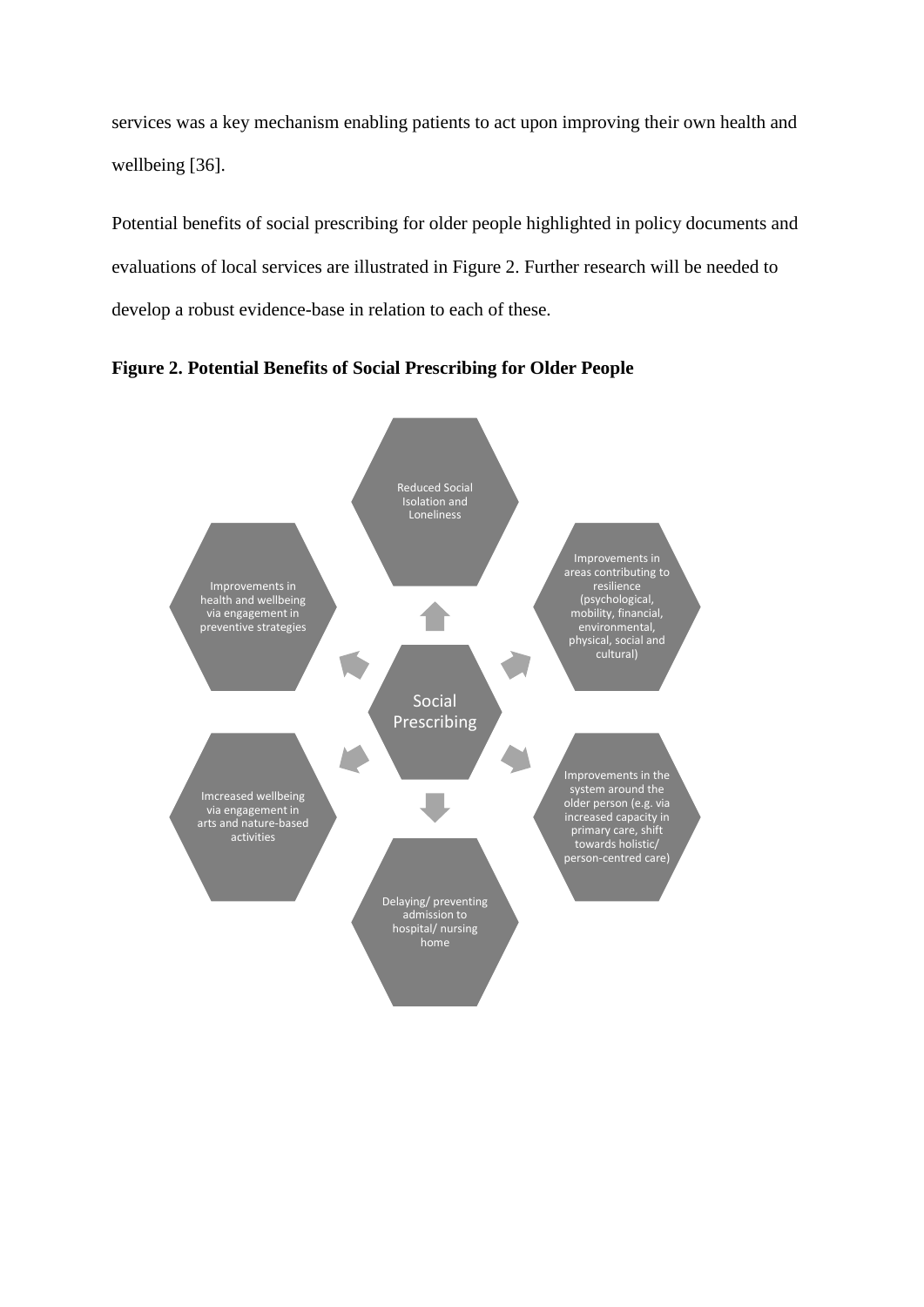#### **Implications for Social Prescribing Researchers and Planners**

To ensure that future design and implementation of social prescribing services is underpinned by evidence, researchers and planners will need to work together more closely, enabling programmes to be developed with a clear underlying logic model, describing the programme aims and assumptions, inputs (staff and resources), outputs (activities and participants) and outcomes (short, medium and long-term), as well as hypothesised relationships between these. The target group(s) also need defining. To allow for meaningful evaluation, planners must ensure that expected outcomes are plausible, measurable (on the basis of available data) and can be reliably attributed to the intervention [38].

Further research is required to advance understanding of the strategies needed to implement social prescribing programmes at scale across diverse settings [38, 39]. Baker and Irving [40] suggest that successful implementation of social prescribing depends on the ability of multiple organizations, operating in different institutional fields and with different codes of practice, to co-produce a treatment and care regime through collaboration with one another and with patients. This is a complex ask. Focusing on a pilot programme in the North East of England targeted at older people with early onset dementia and depression, they illustrate some of the difficulties social prescribing programmes face navigating the institutional logistics, norms and values underpinning effective collaboration.

The RE-AIM evaluation model [41] provides a useful framework for examining programmes across a number of key dimensions (**R**each, **E**fficacy, **A**doption, **I**mplementation and **M**aintenance), which operate at multiple levels (e.g. individual, setting, organization, community) and interact to determine the public health or population-based impact of a programme. Priority questions for future research linked to these dimensions are proposed in Table 1.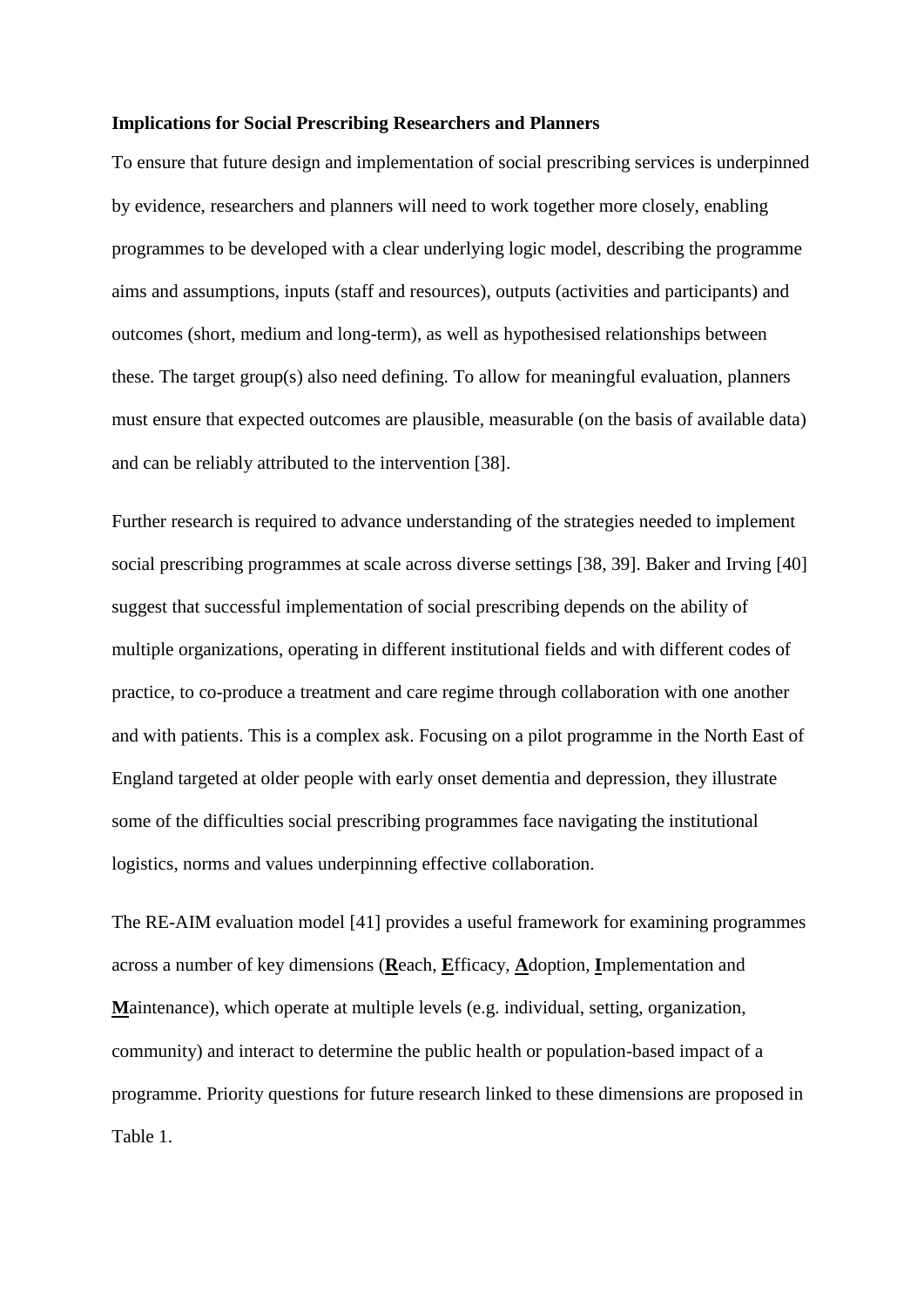## **Table 1. Priority Questions for SP Research Relating to REAIM Framework Dimensions**

| Reach    | What proportion of the target population (e.g. older people with complex     |
|----------|------------------------------------------------------------------------------|
|          | health and care needs) participate in social prescribing programmes          |
|          | when offered and why? To what extent is there a close match between          |
|          | activities/services offered and the needs and priorities of the target       |
|          | population? Which criteria determine whether referral to social              |
|          | prescribing is appropriate and what are the determinants of participation    |
|          | in activities offered? Are there potential barriers to participation (e.g.   |
|          | relating to chronic illness, disability, dementia/cognitive impairment,      |
|          | poor mental health, reduced mobility, poverty, discrimination, lack of       |
|          | transport)? If so, how could these be addressed?                             |
| Efficacy | Does social prescribing impact on outcomes relevant to the target            |
|          | population (e.g. those illustrated in Fig 2)? Are there any unanticipated    |
|          | negative outcomes for patients, staff (including referring clinicians, link  |
|          | workers and activity providers), or services (including primary and          |
|          | secondary care, social care, mental health, community and voluntary          |
|          | services)? If so, how could these be addressed? What knowledge, skills       |
|          | and competencies do staff (referring clinicians, link workers, activity      |
|          | providers) need to provide effective support for older people with           |
|          | complex health and care needs?                                               |
| Adoption | What proportion of relevant settings (e.g. medical practices)                |
|          | deliver/engage in social prescribing programmes? What barriers are           |
|          | there to implementation (e.g. relating to institutional logistics, norms and |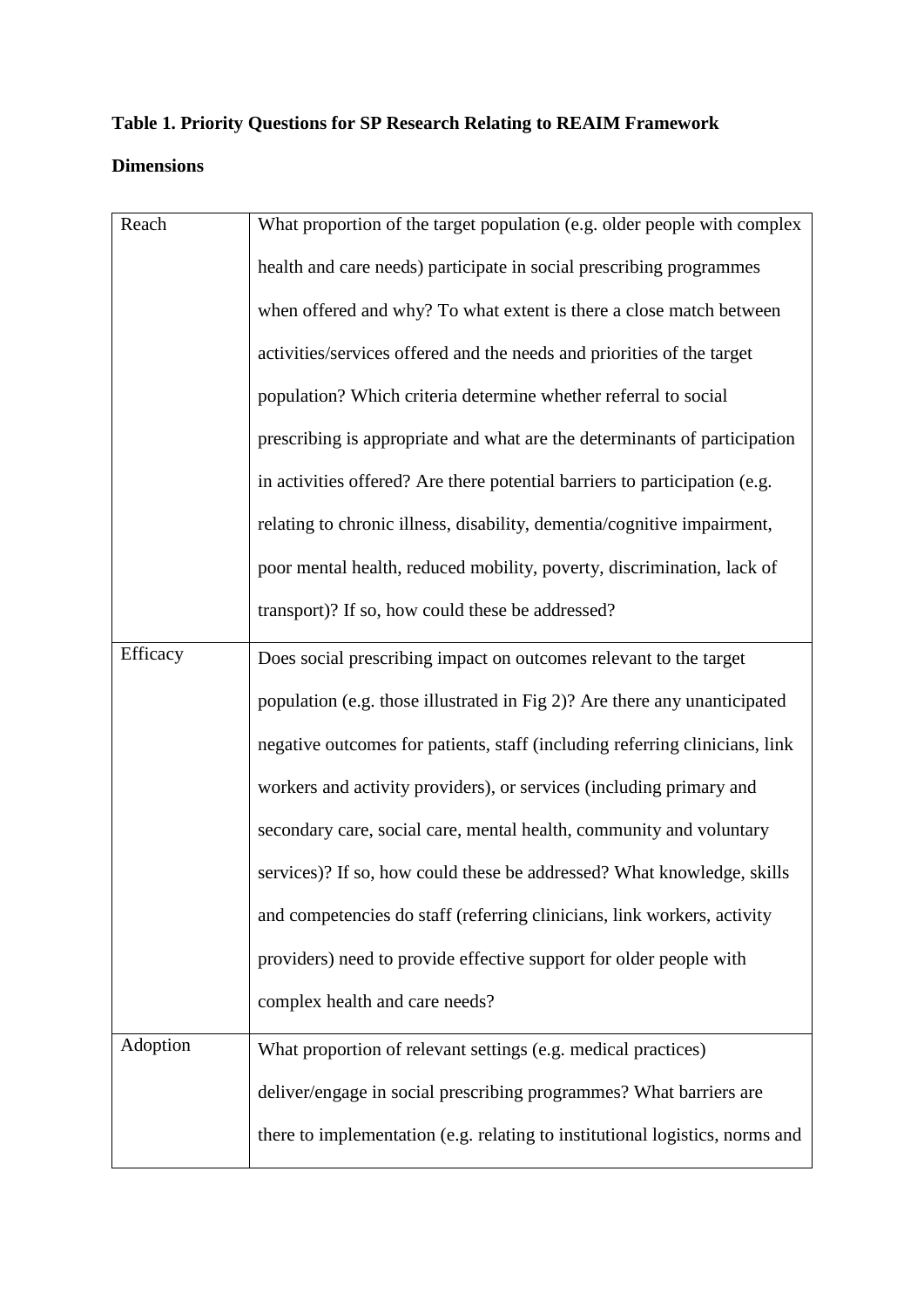|                | values, clinician concerns about quality of onward referral services,        |
|----------------|------------------------------------------------------------------------------|
|                | liability and upfront investment required) and how could these be            |
|                | addressed? Are there other services/professionals (e.g. mental health,       |
|                | social care, or emergency services) that could refer to social prescribing?  |
|                | What are the potential barriers and enablers to involving these              |
|                | organisations? What types of organisations accept referrals via social       |
|                | prescribing and why? What are the potential barriers and enablers for        |
|                | activity providers?                                                          |
| Implementation | To what extent are social prescribing programmes implemented as              |
|                | intended? Is there a clear underlying theory and logic model that is         |
|                | understood by all stakeholders (e.g. referring clinicians, link workers,     |
|                | activity providers)? Is this supported by appropriate staff training and     |
|                | supervision? Are there barriers preventing effective implementation at       |
|                | the individual, setting, or organisational levels? If so, how could these be |
|                | addressed?                                                                   |
| Maintenance    | To what extent are social prescribing programmes sustained over time?        |
|                | What strategies are needed to maintain service quality and ensure staff      |
|                | knowledge, skills and competencies remain to date? Are there barriers to     |
|                | maintenance at the individual, setting, or organisational levels (e.g.       |
|                | relating to changes in: service user needs and priorities, service           |
|                | commissioning/funding, or onward referral services)? If so, how could        |
|                | these be addressed?                                                          |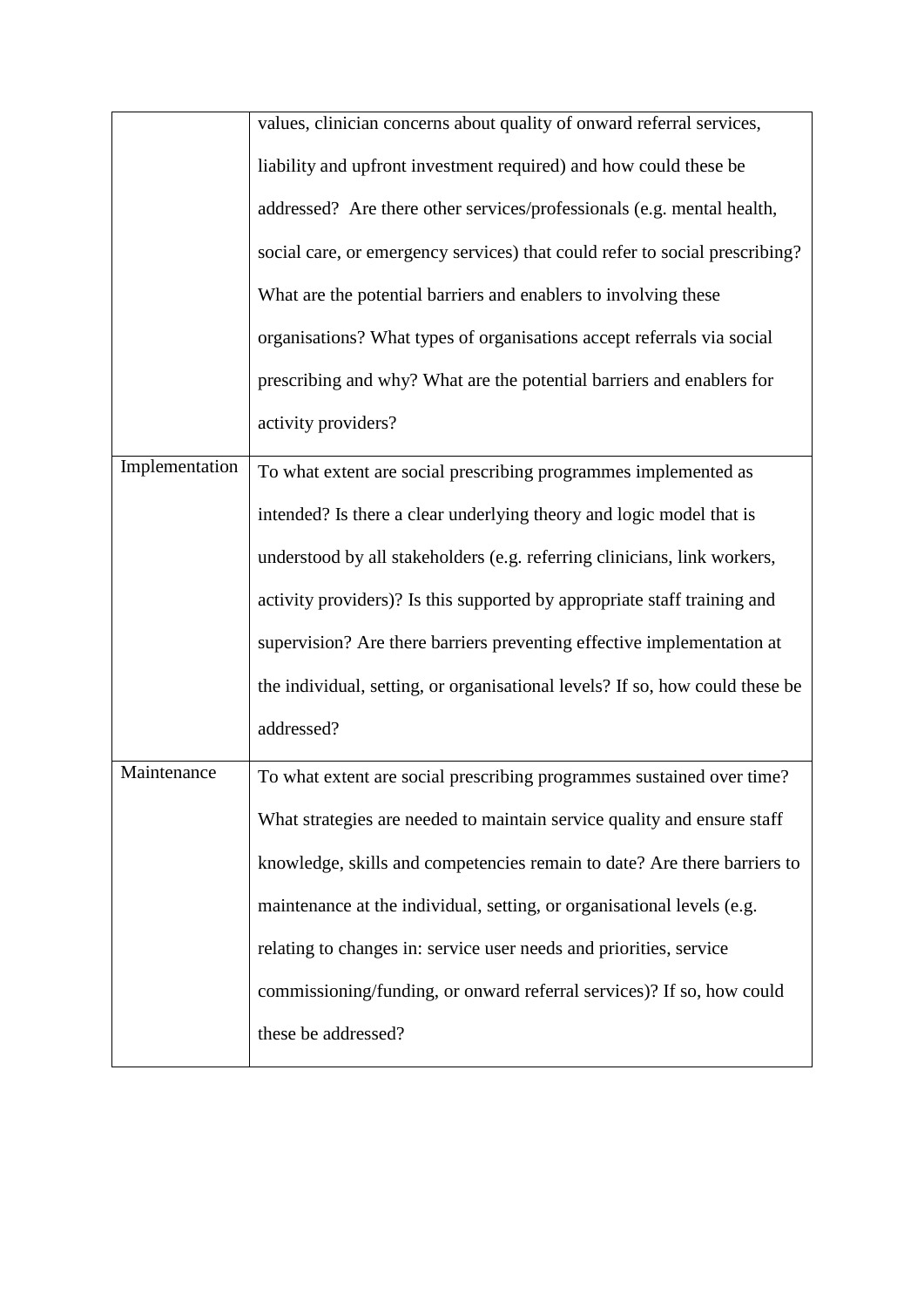#### **Discussion**

 $\overline{\phantom{a}}$ 

Older people's health and care needs are changing, as increasing numbers live with the combined effects of longstanding illness or disability, social isolation, loneliness and/or poor mental health. Social prescribing claims the potential to improve health and wellbeing by enabling those with social, emotional or practical needs to access relevant services and resources within the local community. It may also have the potential to improve the 'system' around the older person, by increasing capacity in primary care, delaying/preventing admission to hospital or nursing home and enabling a shift towards more holistic, personcentred care. However, this potential is currently limited by a lack of robust evidence on either the impacts of social prescribing or the strategies necessary to implement effective and sustainable programmes.

In this article, we propose a number of priority questions for future research, emphasising the need for social prescribing researchers and planners to work together more closely to ensure that the design and delivery of services is underpinned by robust evidence. Work to develop a standardized reporting template<sup>1</sup> will also be important for improving the quality and completeness of social prescribing evaluation reporting and enhancing replication. However, some of the issues discussed extend beyond the remit of researchers and healthcare planners. For example, although it could be argued that social prescribing addresses some of the key areas for policy and public investment outlined in the Age Concern and Mental Health Foundation inquiry into Mental Health and Wellbeing in later life [10] (e.g. maintaining relationships, participation in meaningful activity, physical health), others seem less likely to be impacted by SP (e.g. poverty and discrimination). These factors could also make it more difficult for people to engage in social prescribing programmes. Hence, if social prescribing

<sup>1</sup> [http://www.equator-network.org/library/reporting-guidelines-under-development/reporting-guidelines](http://www.equator-network.org/library/reporting-guidelines-under-development/reporting-guidelines-under-development-for-observational-studies/#94)[under-development-for-observational-studies/#94](http://www.equator-network.org/library/reporting-guidelines-under-development/reporting-guidelines-under-development-for-observational-studies/#94)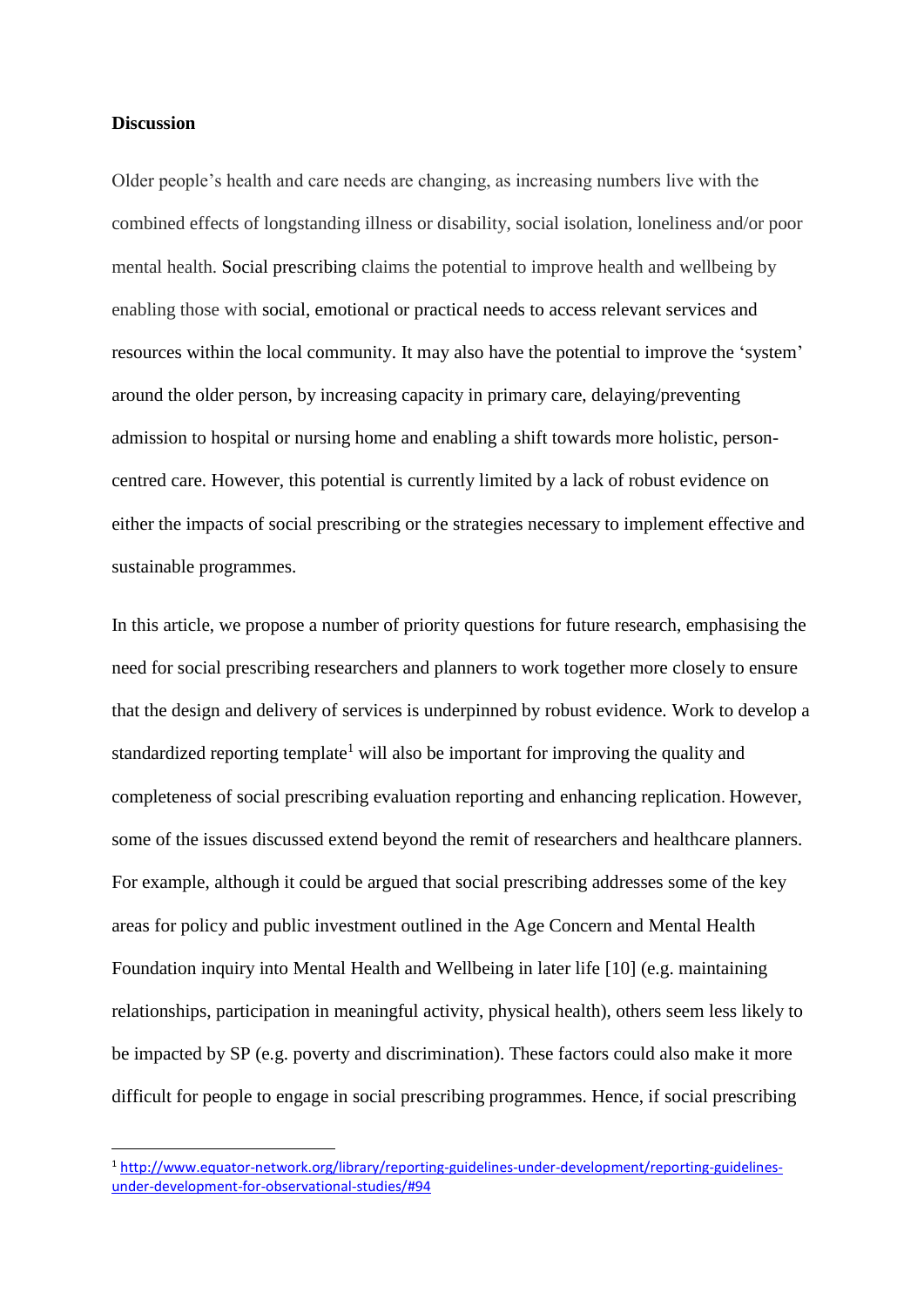is implemented at scale without initiatives to address poverty and discrimination among older people, those at greatest risk of poor mental and physical health could be left behind. A related issue, is the lack of direct funding for onward referral services. If these are not funded as part of the implementation of social prescribing programmes, it is likely that either they will need to charge patients or the referral pathway will fail. The cost may be prohibitive for some patients and contribute to widening socioeconomic inequalities in health and wellbeing, a problem that may be compounded by lack of investment in public transport and community services and cuts to health and social care services.

When considering the potential for social prescribing to provide a way forward for developing innovative support for older people, it is useful to differentiate between different levels of preventive activity. In relation to mental health, Goldie et al. [42] draw a distinction between *primary prevention* (intervening before a mental health problem arises – e.g. by reducing social isolation and loneliness), *secondary prevention* (identifying early signs of poor mental health and preventing more serious problems – e.g. via support for dementia carers with depression/ anxiety symptoms) and *tertiary prevention* (ensuring access to services and support for established mental health problems). It seems likely that social prescribing mainly operates at the level of primary prevention. To tackle the health and wellbeing challenges facing older people, investment in social prescribing programmes needs to complemented by investment in universally available/publicly funded secondary and tertiary prevention, such as carer support groups and older people's mental health services.

#### **Conclusions**

We conclude that social prescribing has potential to support older people's health and wellbeing and address difficulties at an early stage. However, this potential will only be realised if researchers and commissioners work together to address the questions highlighted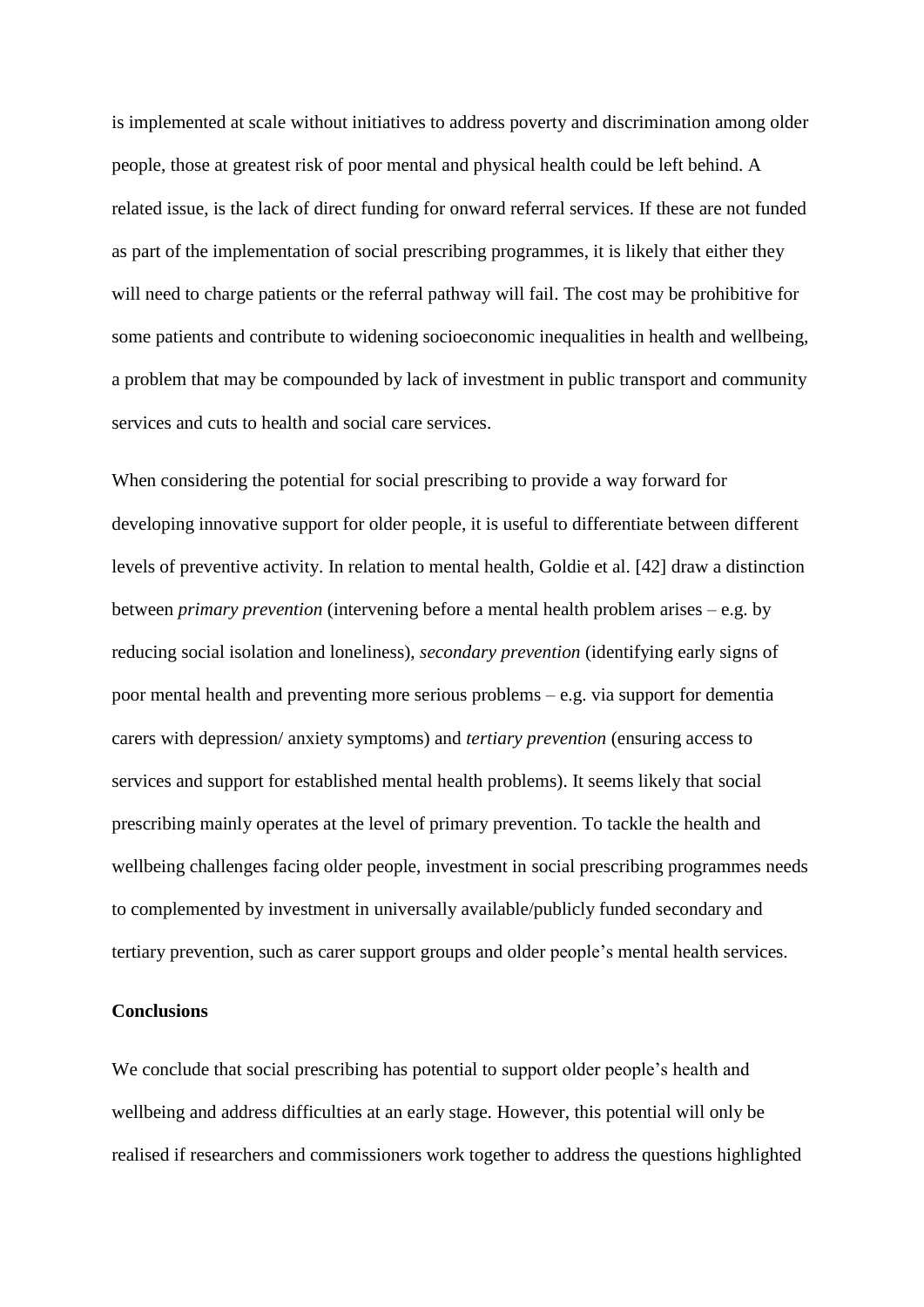here and if policy and investment is targeted towards enabling older people to access preventive services at primary, secondary and tertiary levels.

#### **References**

- 1. World Health Organization. Ageing and Health. Available at <https://www.who.int/en/news-room/fact-sheets/detail/ageing-and-health> (15th October 2019, date last accessed)
- 2. Victor C, Scambler S, Bond J. The Social World of Older People: Understanding Loneliness and Social Isolation in Later Life*.* New York: McGraw Hill, 2009.
- 3. Victor CR, Scharf T. Social isolation and loneliness in A. Walker (ed) Understanding Quality of Life in Old Age. Buckingham: Open University Press, 2005.
- 4. Mental Health Foundation. Brighter Futures, 2011. Available at <https://www.mentalhealth.org.uk/publications/brighter-futures> (15th October 2019, date last accessed).
- 5. Campaign to End Loneliness. Safeguarding the Convoy, Campaign to End Loneliness, 2011. Available at<http://www.campaigntoendloneliness.org/> (15th October 2019, date last accessed).
- 6. Victor CR, Bowling AA. longitudinal analysis of loneliness among older people in Great Britain. J Psych 2012; 146: 313-331.
- 7. Women's Royal Voluntary Service Loneliness Amongst Older People and the Impact of Family Connections, 2012. Available at [https://www.royalvoluntaryservice.org.uk/Uploads/Documents/How\\_we\\_help/lonelin](https://www.royalvoluntaryservice.org.uk/Uploads/Documents/How_we_help/loneliness-amongst-older-people-and-the-impact-of-family-connections.pdf) [ess-amongst-older-people-and-the-impact-of-family-connections.pdf](https://www.royalvoluntaryservice.org.uk/Uploads/Documents/How_we_help/loneliness-amongst-older-people-and-the-impact-of-family-connections.pdf) (15th October 2019, date last accessed).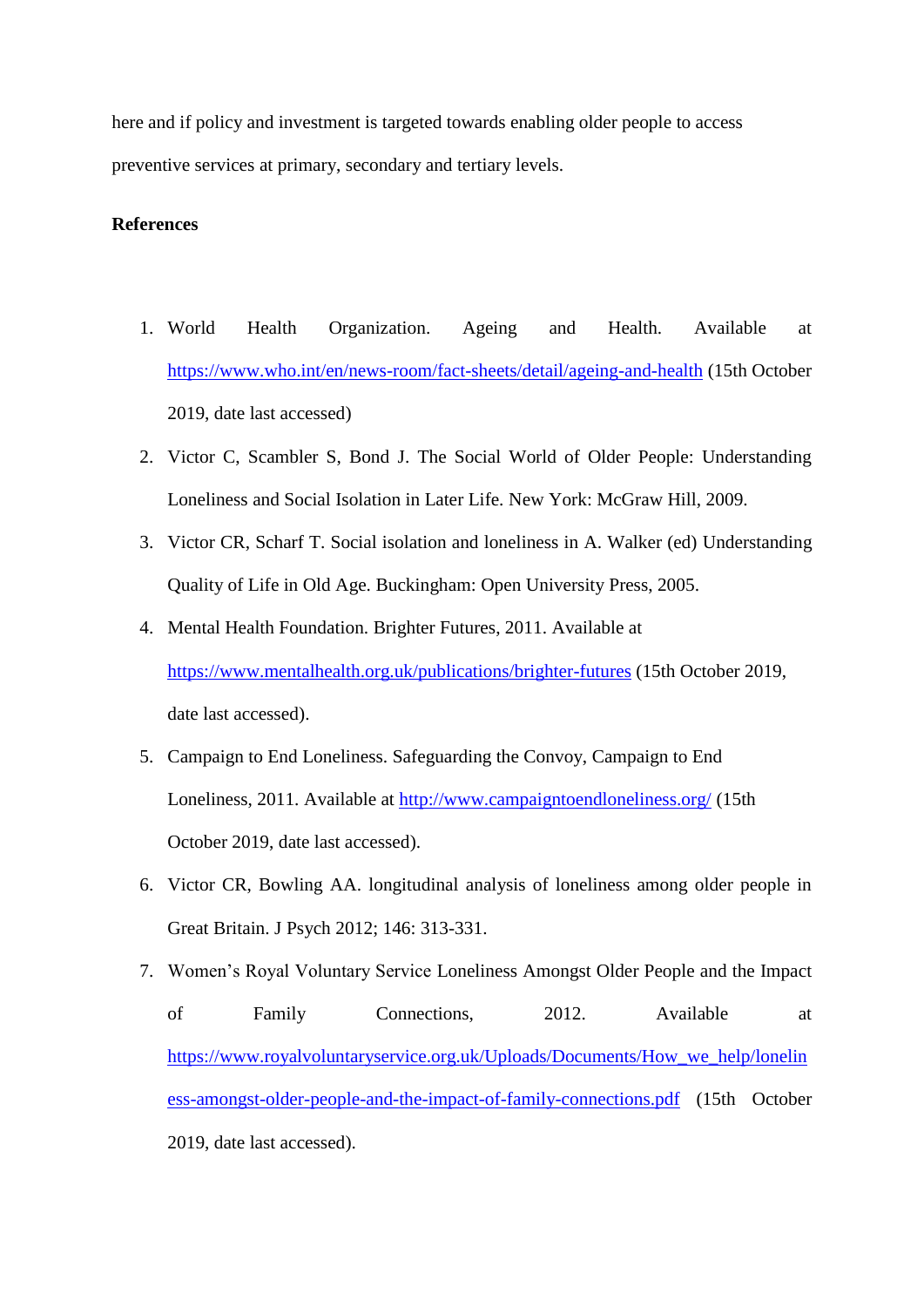- 8. Wild K, Wiles JL, Allen RES. Resilience: Thoughts on the value of the concept for critical gerontology. Ageing Soc 2013; 33: 137-158.
- 9. Age UK. Improving Later Life: Vulnerability and resilience in older people, 2015. Available at [https://www.ageuk.org.uk/globalassets/age-uk/documents/reports-and](https://www.ageuk.org.uk/globalassets/age-uk/documents/reports-and-publications/reports-and-briefings/health--wellbeing/rb_april15_vulnerability_resilience_improving_later_life.pdf)[publications/reports-and-briefings/health--](https://www.ageuk.org.uk/globalassets/age-uk/documents/reports-and-publications/reports-and-briefings/health--wellbeing/rb_april15_vulnerability_resilience_improving_later_life.pdf)

[wellbeing/rb\\_april15\\_vulnerability\\_resilience\\_improving\\_later\\_life.pdf](https://www.ageuk.org.uk/globalassets/age-uk/documents/reports-and-publications/reports-and-briefings/health--wellbeing/rb_april15_vulnerability_resilience_improving_later_life.pdf) (15th October 2019, date last accessed).

- 10. Age Concern and Mental Health Foundation. Promoting Mental Health and Well Being in Later Life, 2006. Available at [https://www.mentalhealth.org.uk/publications/promoting-mental-health-and-well](https://www.mentalhealth.org.uk/publications/promoting-mental-health-and-well-being-later-life)[being-later-life](https://www.mentalhealth.org.uk/publications/promoting-mental-health-and-well-being-later-life) (15th October 2019, date last accessed).
- 11. Dowden A. How social prescribing can benefit patients and prescribers. Prescriber, April 2019, 21-24.
- 12. Polley M, Bertotti M, Kimberlee R, Pilkington K. A review of the evidence assessing impact of social prescribing on healthcare demand and cost implications. London: University of Westminster, 2017. Available at [https://westminsterresearch.westminster.ac.uk/download/e18716e6c96cc93153baa8e7](https://westminsterresearch.westminster.ac.uk/download/e18716e6c96cc93153baa8e757f8feb602fe99539fa281433535f89af85fb550/297582/review-of-evidence-assessing-impact-of-social-prescribing.pdf) [57f8feb602fe99539fa281433535f89af85fb550/297582/review-of-evidence-assessing](https://westminsterresearch.westminster.ac.uk/download/e18716e6c96cc93153baa8e757f8feb602fe99539fa281433535f89af85fb550/297582/review-of-evidence-assessing-impact-of-social-prescribing.pdf)[impact-of-social-prescribing.pdf](https://westminsterresearch.westminster.ac.uk/download/e18716e6c96cc93153baa8e757f8feb602fe99539fa281433535f89af85fb550/297582/review-of-evidence-assessing-impact-of-social-prescribing.pdf) (15th October 2019, date last accessed).
- 13. The Kings Fund. What is Social Prescribing? 2017. Available at <https://www.kingsfund.org.uk/publications/social-prescribing> (15th October 2019, date last accessed).
- 14. Royal College of General Practitioners. Spotlight on the 10 high impact actions 2018. Available at [https://www.rcgp.org.uk/policy/general-practice-forward-view/spotlight](https://www.rcgp.org.uk/policy/general-practice-forward-view/spotlight-on-the-10-high-impact-actions.aspx)[on-the-10-high-impact-actions.aspx](https://www.rcgp.org.uk/policy/general-practice-forward-view/spotlight-on-the-10-high-impact-actions.aspx) (15th October 2019, date last accessed).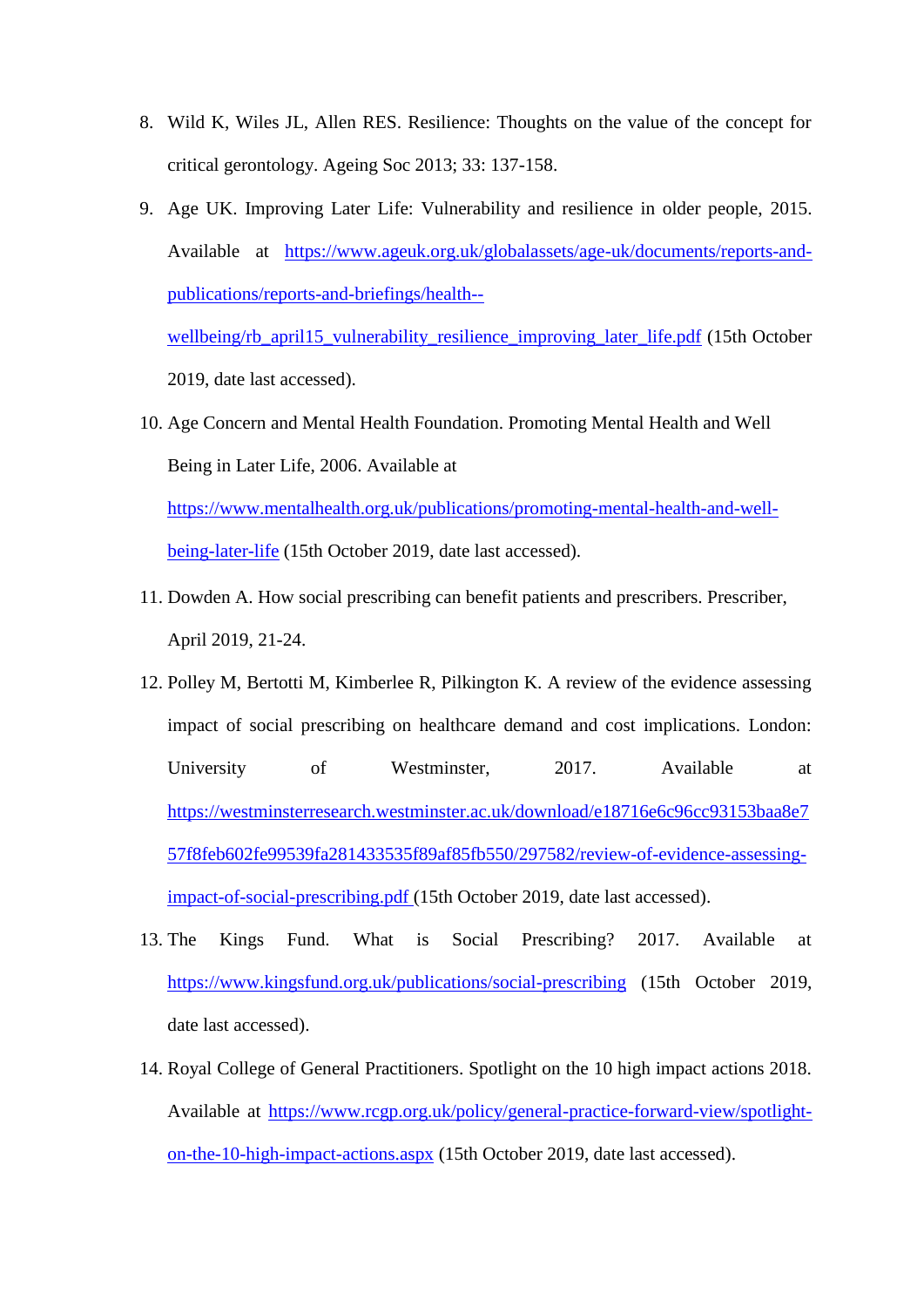- 15. Keenaghan C, Sweeney J, McGowan B. Care options for primary care: The development of best practice information and guidance on social prescribing for primary care teams. Keenaghan Research and Communications Ltd 2012. Available at <https://www.drugsandalcohol.ie/18852/1/social-prescribing-2012.pdf> (15th October, date last accessed).
- 16. Heijnders M, Meijs J. 'Welzijn op Recept' (Social Prescribing): A helping hand in reestablishing social contacts – an explorative qualitative study. Prim Health Care Res 2018; 19: 223-231.
- 17. Jensen A, Stickley T, Torrissen W, Stigmar K. Arts on prescription in Scandinavia. A review of current practice and future possibilities. Perpect Public Health 2017; 137: 268-279.
- 18. Alderwick H, Gottleib L, Fichtenberg C, Adler N. Social prescribing in the U.S and England: Emerging interventions to address patients' social needs. Am J Prev Med 2018; 54: 715-718.
- 19. Alliance for Healthier Communities. Social Prescribing in CHCs. Available at <https://www.allianceon.org/blog/Social-Prescribing-CHCs> (15th October, date last accessed).
- 20. Hendrie D. Are Australia's GPs Ready for Social Prescribing? 2019. Available at [https://www1.racgp.org.au/newsgp/professional/are-australia-s-gps-ready-for-social](https://www1.racgp.org.au/newsgp/professional/are-australia-s-gps-ready-for-social-prescribing)[prescribing](https://www1.racgp.org.au/newsgp/professional/are-australia-s-gps-ready-for-social-prescribing) (15th October, date last accessed).
- 21. NHS England. General Practice Forward View, 2016. Available at <https://www.england.nhs.uk/wp-content/uploads/2016/04/gpfv.pdf> (15th October, date last accessed).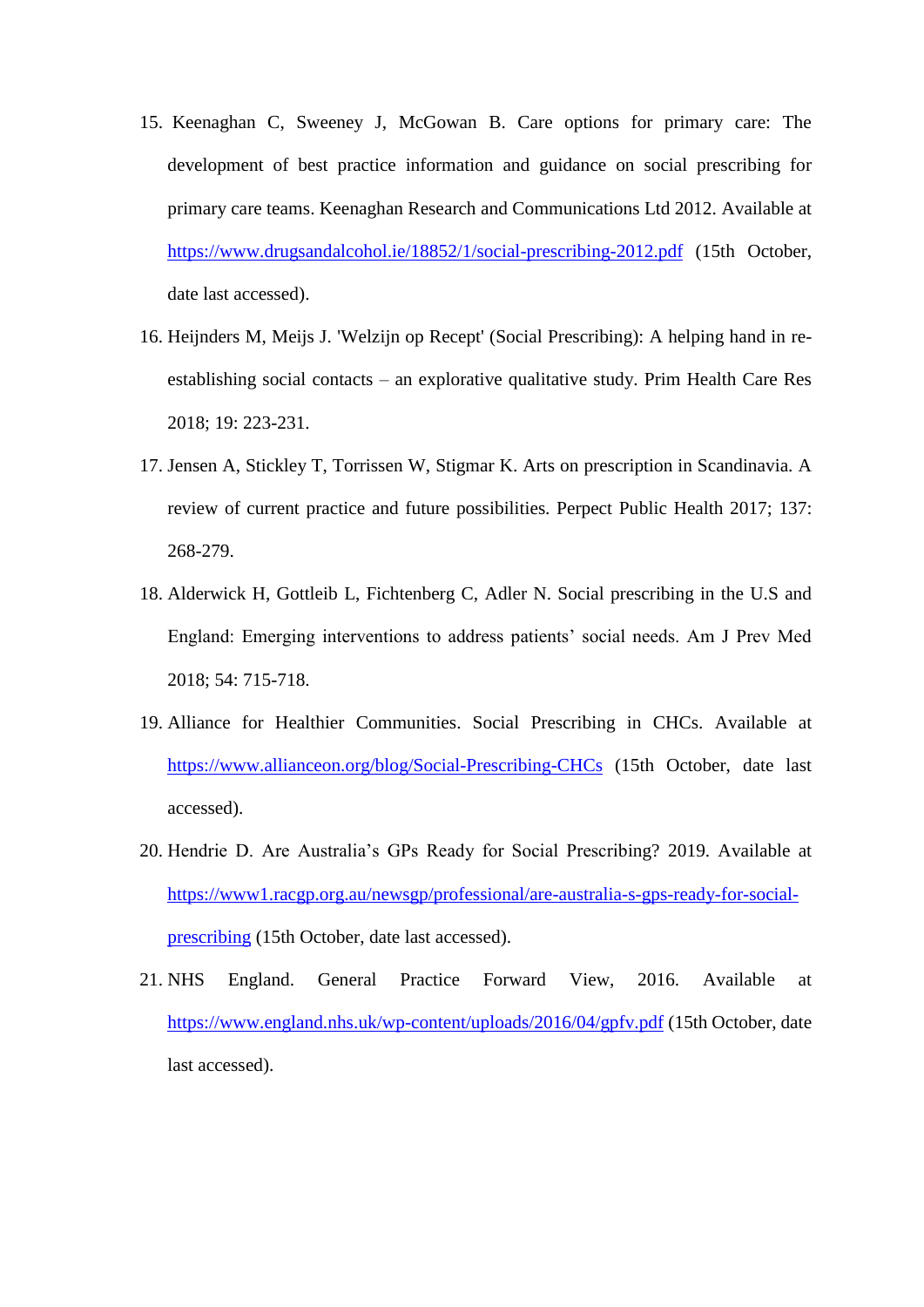- 22. Department of Health and Social Care. The NHS Long Term Plan, 2019. Available at [https://www.longtermplan.nhs.uk/wp-content/uploads/2019/01/nhs-long-term-plan](https://www.longtermplan.nhs.uk/wp-content/uploads/2019/01/nhs-long-term-plan-june-2019.pdf)[june-2019.pdf](https://www.longtermplan.nhs.uk/wp-content/uploads/2019/01/nhs-long-term-plan-june-2019.pdf) (15th October, date last accessed).
- 23. Department of Health and Social Care. Guidance: Social prescribing schemes to receive funding from the Health and Wellbeing Fund, 2018. Available at [https://www.gov.uk/government/publications/social-prescribing-schemes-to-be](https://www.gov.uk/government/publications/social-prescribing-schemes-to-be-funded-by-the-health-and-wellbeing-fund-2018/social-prescribing-schemes-to-receive-funding-from-the-health-and-wellbeing-fund-2018)[funded-by-the-health-and-wellbeing-fund-2018/social-prescribing-schemes-to](https://www.gov.uk/government/publications/social-prescribing-schemes-to-be-funded-by-the-health-and-wellbeing-fund-2018/social-prescribing-schemes-to-receive-funding-from-the-health-and-wellbeing-fund-2018)[receive-funding-from-the-health-and-wellbeing-fund-2018](https://www.gov.uk/government/publications/social-prescribing-schemes-to-be-funded-by-the-health-and-wellbeing-fund-2018/social-prescribing-schemes-to-receive-funding-from-the-health-and-wellbeing-fund-2018) (15th October, date last accessed).
- 24. All Party Parliamentary Group on Arts, Health and Wellbeing. Creative Health: The Arts for Health and Wellbeing, 2017. Available at [http://www.artshealthandwellbeing.org.uk/appg-](http://www.artshealthandwellbeing.org.uk/appg-inquiry/Publications/Creative_Health_Inquiry_Report_2017.pdf)

inquiry/Publications/Creative Health Inquiry Report 2017.pdf (15th October, date last accessed).

- 25. Department for Environment, Food and Rural Affairs. The natural choice: securing the value of nature, 2011. Available at [https://www.gov.uk/government/publications/the](https://www.gov.uk/government/publications/the-natural-choice-securing-the-value-of-nature)[natural-choice-securing-the-value-of-nature](https://www.gov.uk/government/publications/the-natural-choice-securing-the-value-of-nature) (15th October, date last accessed).
- 26. Natural England commissioned report. A review of nature-based interventions for mental health care (NECR204), 2017. Available at <http://publications.naturalengland.org.uk/publication/4513819616346112> (15th October, date last accessed).
- 27. Bickerdike L, Booth A, Wilson PM, Farley K, Wright K. Social prescribing: Less rhetoric and more reality. A systematic review of the evidence. BMJ Open 2017; 04/01: 7(4).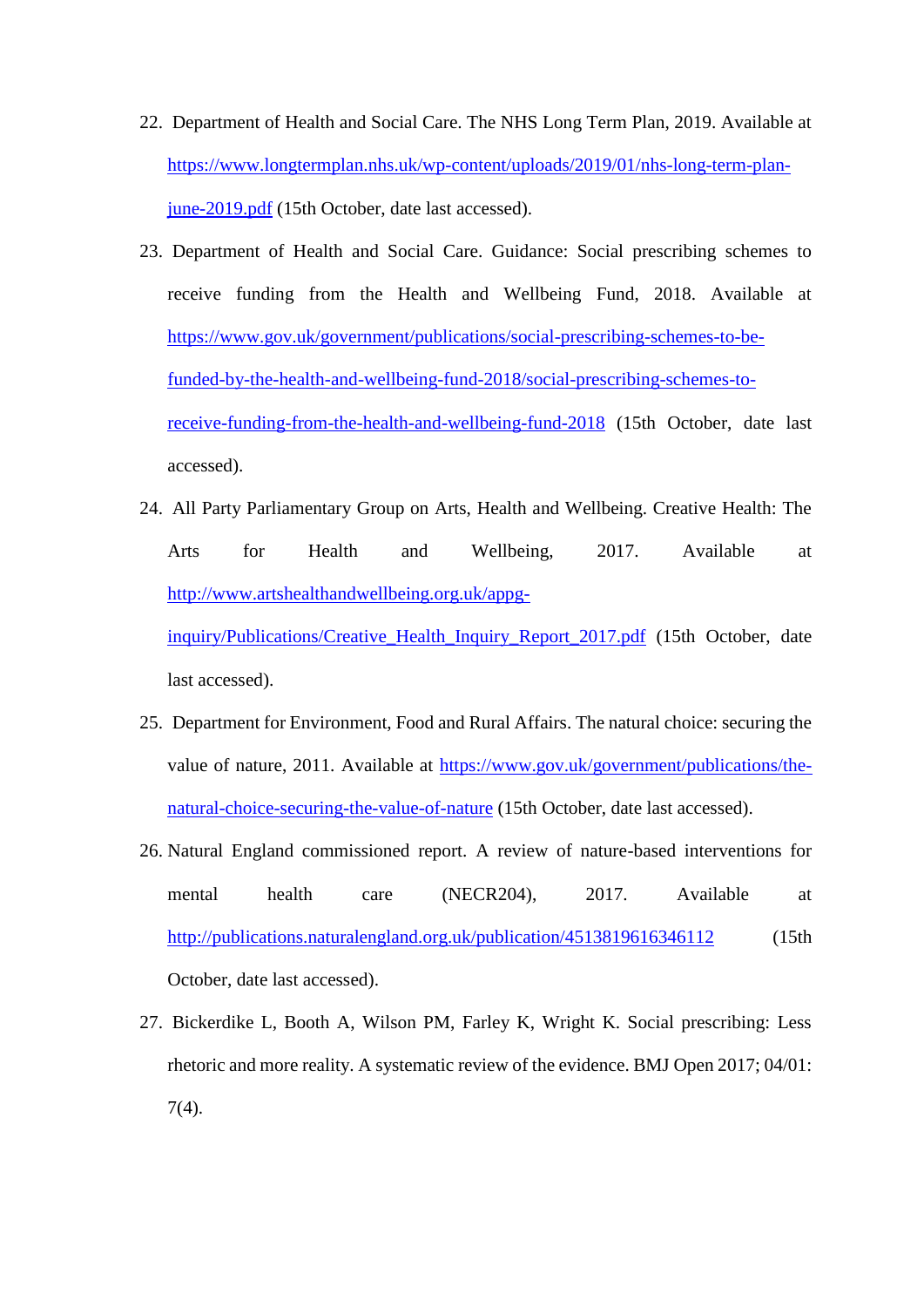- 28. Dayson C. Social Prescribing 'plus': a model of asset-based collaborative innovation? People, Place and Policy 2017; 11/02:90-104.
- 29. Thomson LJ, Camic PM, Chatterjee HJ. A review of community referral schemes. London: University College London, 2015. Available at [https://create.canterbury.ac.uk/15655/1/Social\\_Prescribing\\_Review\\_2015.pdf](https://create.canterbury.ac.uk/15655/1/Social_Prescribing_Review_2015.pdf) (15th) October, date last accessed).
- 30. Hamilton-West K, Gadsby E, Hotham S. Rapid response to: Helen Salisbury: Social prescribing and the No 17 bus. BMJ 2019; 364: l271.
- 31. White J, Kinsella K, South J. An evaluation of social prescribing health trainers in south and west Bradford, Yorkshire and Humber Regional Health Trainers Hub / Leeds Metropolitan University, 2010. Available at<https://bit.ly/2lW1a4r>(15th October, date last accessed).
- 32. Salisbury H. Helen Salisbury: Social prescribing and the No 17 bus. BMJ 2019; 364: l271.
- 33. Bosco A, Schneider J, Broome E. The social value of the arts for care home residents in England: A Social Return on Investment (SROI) analysis of the Imagine Arts programme. Maturitas 2019; 124: 15–24.
- 34. Husk K, Lovell R, Garside R. Prescribing gardening and conservation activities for health and wellbeing in older people. Maturitas 2018; 110: A1-A2.
- 35. Todd C, Camic PM, Lockyer B, Thomson LJM, Chatterjee HJ. Museum-based programs for socially isolated older adults: Understanding what works. Health and Place 2017; 48: 47-55.
- 36. Bertotti M, Frostick C, Hutt P, Sohanpal R, Carnes D. A realist evaluation of social prescribing: An exploration into the context and mechanisms underpinning a pathway